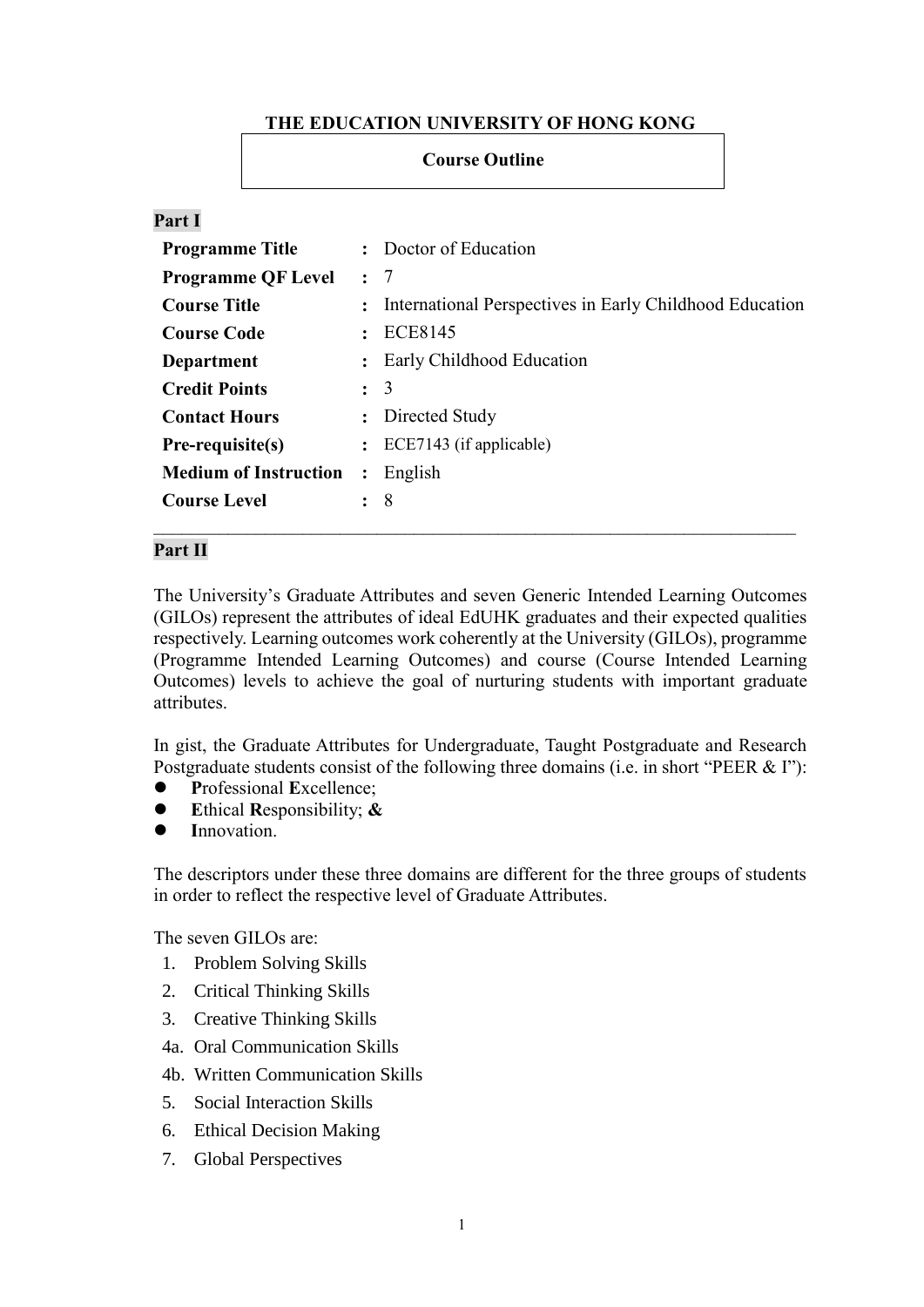#### **1. Course Synopsis**

This course aims to enable the student to engage in a detailed investigation through study into early childhood educational contexts and provision in at least one international jurisdiction. It enables the candidate to critically reflect upon major issues relating to the international issues and provision in early childhood education and to relate this to localized practices. The focus will be to identify policies and practices within one region and evaluate the range of models being employed to examine the provision of early childhood education. It is envisaged that this will involve a study tour to visit the specified country(ies) where practical.

## **2. Course Intended Learning Outcomes** (CILOs)

*Upon completion of this course, students will be able to:*

| C <sub>1</sub> CO <sub>1</sub> |                                          | Articulate critically emergent philosophies and key global         |  |                                        |  |  |  |  |  |  |  |
|--------------------------------|------------------------------------------|--------------------------------------------------------------------|--|----------------------------------------|--|--|--|--|--|--|--|
|                                |                                          | principles for supporting learners in early childhood education in |  |                                        |  |  |  |  |  |  |  |
|                                | at least one international jurisdiction. |                                                                    |  |                                        |  |  |  |  |  |  |  |
| $\cap$ TT $\cap$               |                                          |                                                                    |  | $\alpha$ 1 1 1 1 $\alpha$ 1 1 $\alpha$ |  |  |  |  |  |  |  |

- CILO<sup>2</sup> Compare ideas via a critical analysis of international systems with localized practice regarding the effectiveness in promoting learning for young children in early childhood education to demonstrate the applied nature of their understandings
- $CILO<sub>3</sub>$  Demonstrate the ability to critically reflect upon major issues that have impacted systemic change in early childhood education and describe possible solutions.
- CILO<sup>4</sup> Critically analyze socio-cultural issues impacting on the provision of early childhood education and discuss how they impact on provision of services.
- $C I L O<sub>5</sub>$  Extend understandings about the roles and responsibilities of international provision for young children and how this is applied in early childhood systems.

## **3. Content, CILOs and Teaching & Learning Activities**

| <b>Course Content</b>                    | <b>CILOs</b>                  | <b>Suggested Teaching &amp;</b> |
|------------------------------------------|-------------------------------|---------------------------------|
|                                          |                               | <b>Learning Activities</b>      |
| International perspectives on early      | C <sub>LO<sub>1.5</sub></sub> | Reading, group                  |
| childhood education                      |                               | discussion                      |
| Contextual and cultural issues regarding |                               |                                 |
| early childhood educational provision    |                               |                                 |
| and issues within at least one           |                               |                                 |
| international context                    |                               |                                 |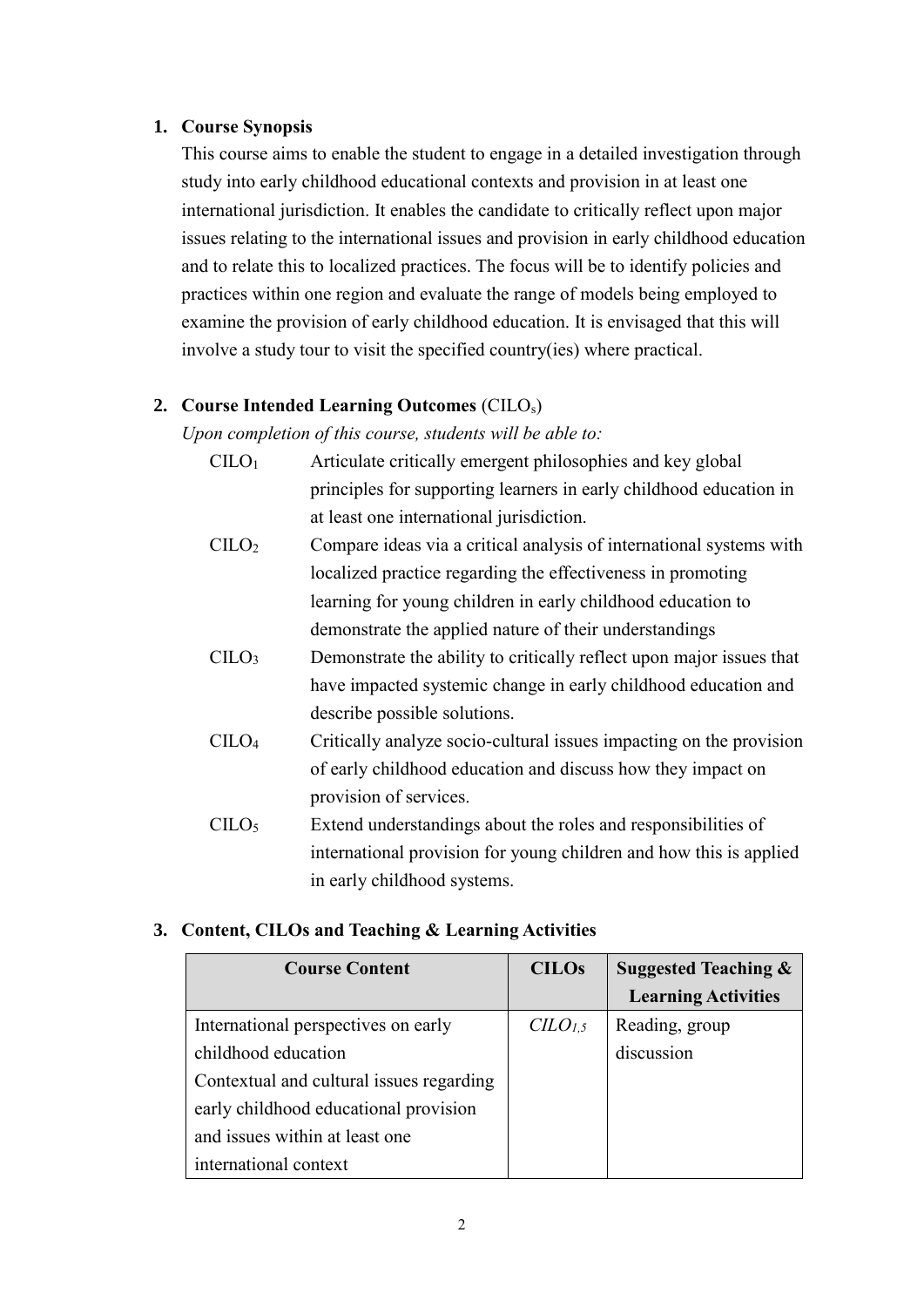| Analysis and justification for early     | CLO <sub>1,4,5</sub>   | Reading, Interview       |
|------------------------------------------|------------------------|--------------------------|
| childhood education in context within    |                        | with international       |
| the chosen country and its relation to   |                        | stakeholder/expert       |
| early childhood education provision for  |                        |                          |
| young children                           |                        |                          |
| Analysis and justification for early     | CLO <sub>1,2</sub>     | Small pilot study,       |
| childhood education in context within    |                        | document analysis,       |
| the chosen country and its relation to   |                        | group discussions,       |
| early childhood education provision for  |                        | interview with           |
| young children                           |                        | international            |
|                                          |                        | stakeholder/expert       |
| Identification of international policies | CLO <sub>1,3,4,5</sub> | Small pilot study,       |
| and practices for addressing issues in   |                        | document analysis,       |
| early childhood education across diverse |                        | small group              |
| socio-cultural systems                   |                        | discussions,             |
|                                          |                        | presentation of findings |

## **4. Assessment**

|    | <b>Assessment Tasks</b>                | Weighting $(\% )$ | <b>CILO</b>                         |
|----|----------------------------------------|-------------------|-------------------------------------|
| a) | Essay                                  | 100%              | C <sub>L</sub> O <sub>L,2,3,4</sub> |
|    | Within at least one international      |                   |                                     |
|    | context critically review systemic     |                   |                                     |
|    | policies, provision and practices for  |                   |                                     |
|    | young children in the early childhood  |                   |                                     |
|    | years. Prepare a comparative paper     |                   |                                     |
|    | suitable for publication in a refereed |                   |                                     |
|    | journal                                |                   |                                     |

# **5. Required Text(s)**

OECD Report, (publication 11/9/06) *Starting Strong II Early Childhood Education and Care*. Available at:

[http://www.oecd.org/education/preschoolandschool/startingstrongiiearlychildho](http://www.oecd.org/education/preschoolandschool/startingstrongiiearlychildhoodeducationandcare.htm) [odeducationandcare.htm](http://www.oecd.org/education/preschoolandschool/startingstrongiiearlychildhoodeducationandcare.htm)

OECD Report, *Starting Strong III: A Quality Toolbox for ECEC*. Online version available

http://www.oecd.org/education/preschoolandschool/startingstrongiiiaqualitytool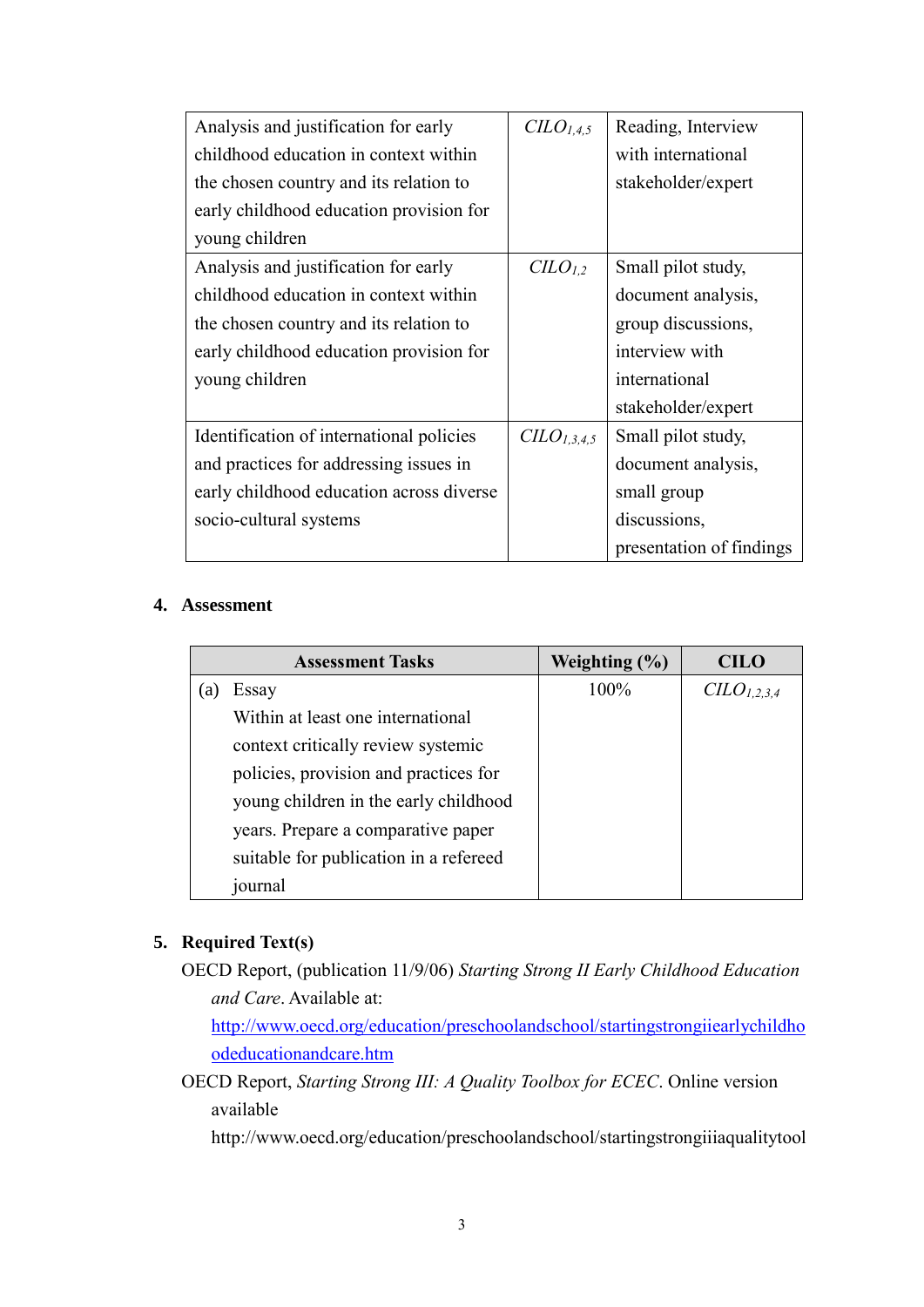boxforecec.htm

#### **6. Recommended Readings**

- Baldock, P. Fitzgerals, D. & Kay, J. (ed) (2009). *Understanding early years policy*. London: Sage.
- Berthelson, J.B. & Johansson, E. (Eds.) (2009). *Participatory learning in the early years: Research and pedagogy*. NY: Routledge.
- Blossing, U., Imsen, G., Moos, L., & SpringerLink. (2014). *The Nordic Education Model : 'A School for All' Encounters Neo-Liberal Policy* . Dordrecht : Springer Netherlands
- Bull, R., & Bautista, A. (2018). A careful balancing act: Evolving and harmonizing a hybrid system of ECEC in Singapore. In S. L. Kagan (Ed.)., *Early childhood systems that lead by example: A comparative focus on international early childhood education* (pp. 155 – 181). New York, N.Y.: Teachers College Press.
- Cannella, G. S. & Diaz Soto, L. (Eds.). (2010). *Childhoods: A handbook*. New York, N.Y.: Peter Lang.
- Duncan, J. & Te One, S. (Eds.). (2012). *Comparative early childhood education services: International perspectives*. New York, N.Y.: Palgrave Macmillan.
- Gillen, J., & Cameron, C. (2010). *International perspectives on early childhood research: A day in the life*. New York, N.Y.: Palgrave Macmillan.
- Li, H., Park, E., & Chen, J. (2017). *Early childhood education policies in Asia Pacific: Advances in theory and practice*. Singapore: Springer Singapore.
- Li, M, Fox, J., & Grieshaber, S. (Eds.) (2017). *Contemporary issues and challenge in early childhood education in the Asia-Pacific region*. Singapore: Springer Singapore.
- Nutbrown, C. (2018). *Early childhood educational research: International perspectives*. London, U.K.: SAGE Publications.
- Pramling, N., & Pramling Samuelsson, I. (Eds.). (2011). *Educational encounters: Nordic studies in early childhood didactics*. New York, N.Y.: Springer.
- Rao, N., Richards, B., Sun, J., Weber, A., & Sincovich, A. (2019). Early childhood education and child development in four countries in east Asia and the Pacific. *Early Childhood Research Quarterly*, 47, 169-181.
- Rao, N., Zhou, J., & Sun, J. (Eds.). (2017). *Early Childhood Education in Chinese Societies*. New York, N.Y.: Springer.
- Roopnarine, J. L., Johnson, J.E., Quinn, S. F., & Patte, M. M. (2018). *Handbook of international perspectives on early childhood education*. New York, N.Y.: Routledge.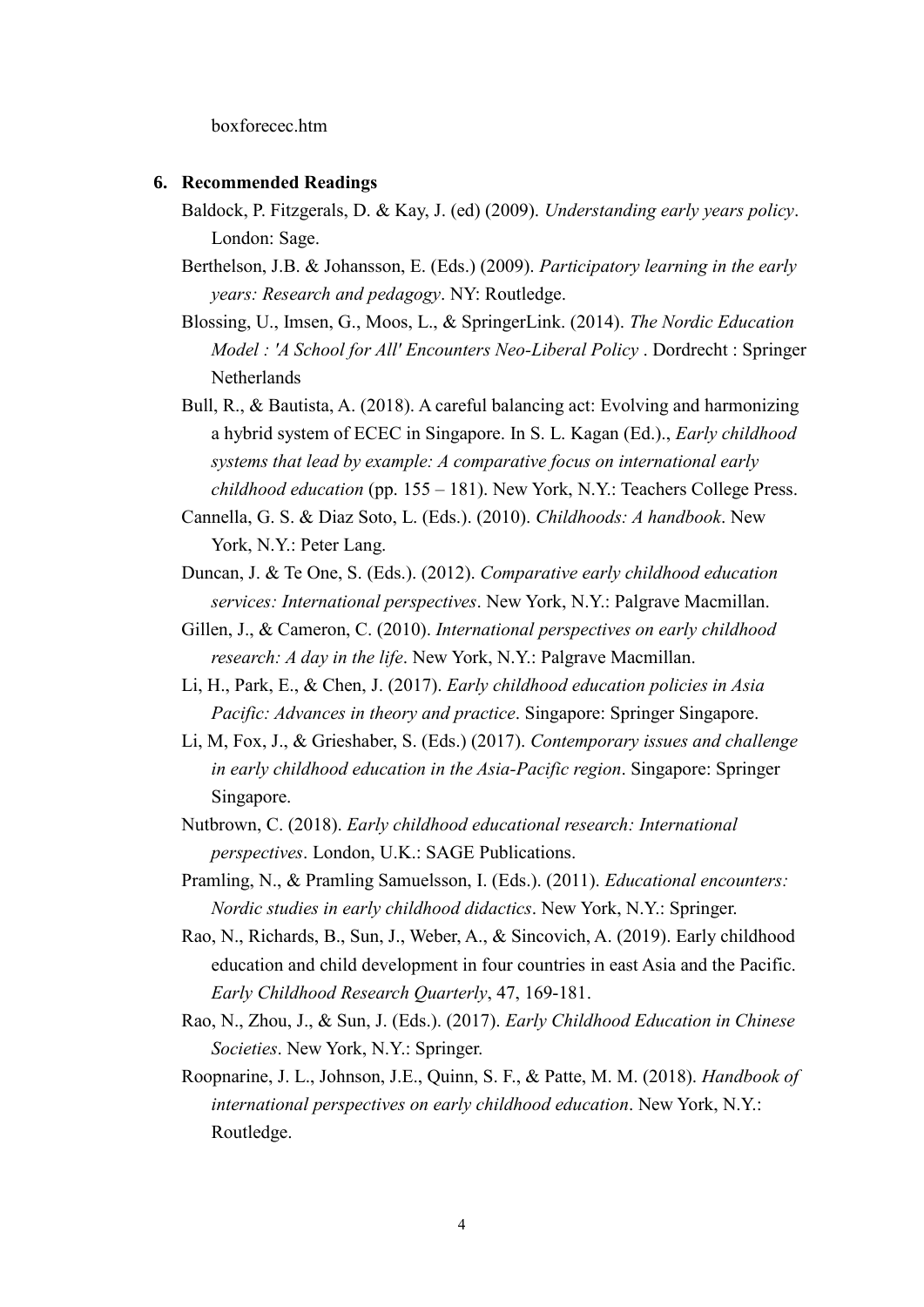Samuelsson, I.P., Fleer, M. (Eds). (2009). *Play and learning in early childhood settings: International perspectives*. New York, NY: Springer.

## **7. Related Web Resources**

OECD:http://www.oecd.org/education/preschoolandschool/earlychildhoodeducatio nandcare.htm

UNICEF Office of Research: http://www.unicef-irc.org/publications/502

## **8. Related Journals**

Asia-pacific Journal of Teacher Education Asia Pacific Journal of Early Childhood Education Research Australian Art Education Australasian Journal of Early Childhood Australian Research in Early Childhood British Educational Research Journal British Journal of Music Education Childhood: A Global Journal of Child Research Childhood Education: Infancy through Early Adolescence Children and Society Contemporary Issues in Early Childhood Early Childhood Research Quarterly Early Childhood Education Journal Early Childhood Research and Practice Early Education and Development Early Years: An International Journal of Research and Development Educational Action Researcher Educational Researcher European Early Childhood Education Research Journal Frontiers of Education in China Gender and Education Global Studies of Childhood Harvard Educational Review International Journal of Early Childhood International Journal of Early Years International Journal of Qualitative Studies in Education International Journal of Play Journal of Early Childhood Literacy Journal of Research in Childhood Education